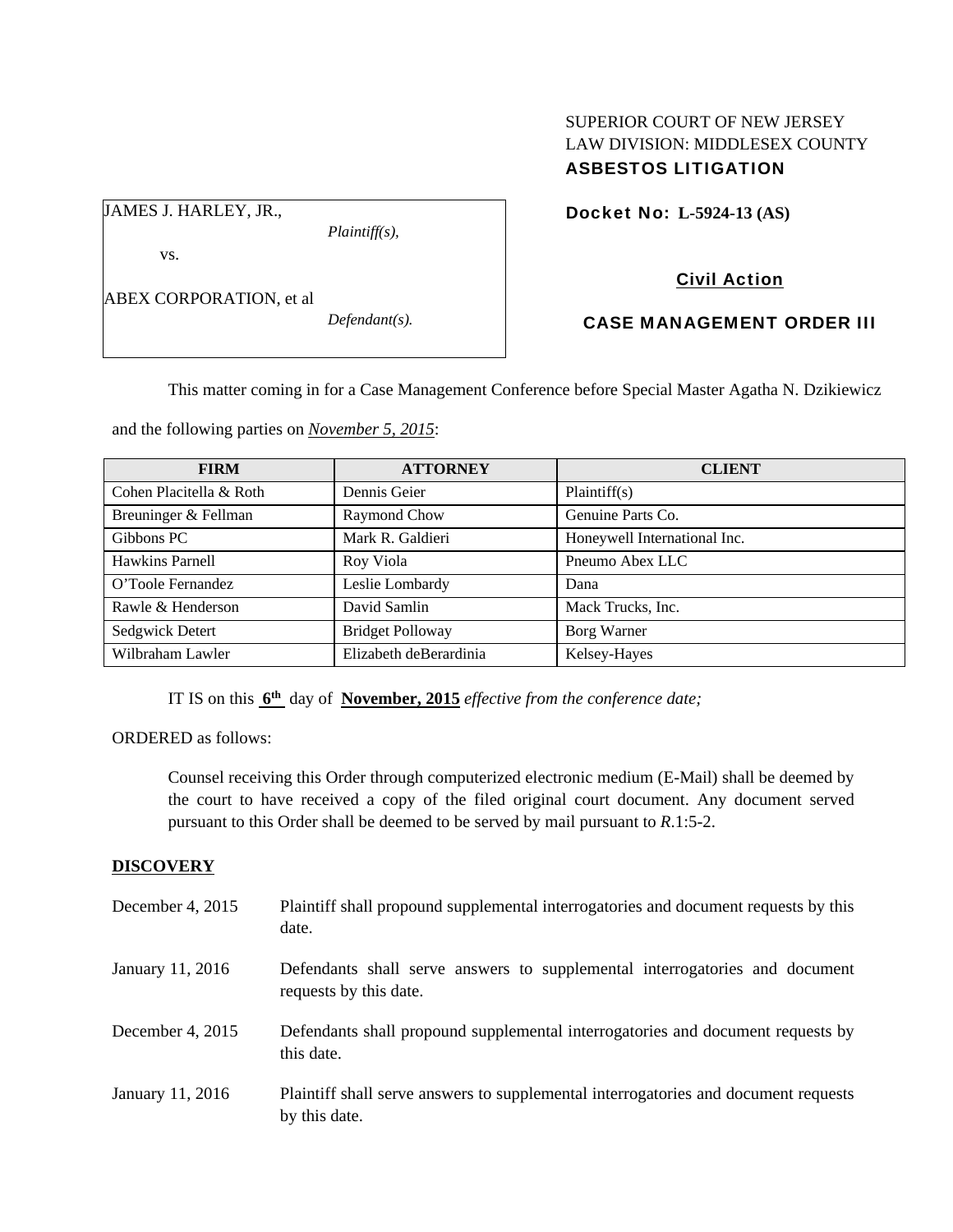- April 29, 2016 Fact discovery, including depositions, shall be completed by this date. Plaintiff's counsel shall contact the Special Master within one week of this deadline if all fact discovery is not completed.
- May 31, 2016 Depositions of corporate representatives shall be completed by this date.

## **EARLY SETTLEMENT**

June 10, 2016 Settlement demands shall be served on all counsel and the Special Master by this date.

### **SUMMARY JUDGMENT MOTION PRACTICE**

| July 1, 2016   | Plaintiff's counsel shall advise, in writing, of intent not to oppose motions by this date. |
|----------------|---------------------------------------------------------------------------------------------|
| July 8, 2016   | Summary judgment motions shall be filed no later than this date.                            |
| August 5, 2016 | Last return date for summary judgment motions.                                              |

### **MEDICAL DEFENSE**

March 31, 2016 Plaintiff shall serve medical expert reports by this date.

September 16, 2016 Defendants shall identify its medical experts and serve medical expert reports, if any, by this date. **In addition, defendants shall notify plaintiff's counsel (as well as all counsel of record) of a joinder in an expert medical defense by this date.** 

#### **LIABILITY EXPERT REPORTS**

June 30, 2016 Plaintiff shall identify its liability experts and serve liability expert reports or a certified expert statement by this date or waive any opportunity to rely on liability expert testimony.

September 16, 2016 Defendants shall identify its liability experts and serve liability expert reports, if any, by this date or waive any opportunity to rely on liability expert testimony.

#### **EXPERT DEPOSITIONS**

September 30, 2016 Expert depositions shall be completed by this date. To the extent that plaintiff and defendant generic experts have been deposed before, the parties seeking that deposition in this case must file an application before the Special Master and demonstrate the necessity for that deposition. To the extent possible, documents requested in a deposition notice directed to an expert shall be produced three days in advance of the expert deposition. The expert shall not be required to produce documents that are readily accessible in the public domain.

#### **PRE-TRIAL AND TRIAL**

September 29, 2016 @ 10:00am Settlement conference. All defense counsel shall appear with authority to negotiate settlement and have a representative authorized to negotiate

\_\_\_\_\_\_\_\_\_\_\_\_\_\_\_\_\_\_\_\_\_\_\_\_\_\_\_\_\_\_\_\_\_\_\_\_\_\_\_\_\_\_\_\_\_\_\_\_\_\_\_\_\_\_\_\_\_\_\_\_\_\_\_\_\_\_\_\_\_\_\_\_\_\_\_\_\_\_\_\_\_\_\_\_\_\_\_\_\_\_\_\_\_\_\_\_\_\_\_\_\_\_\_\_\_\_\_\_\_\_